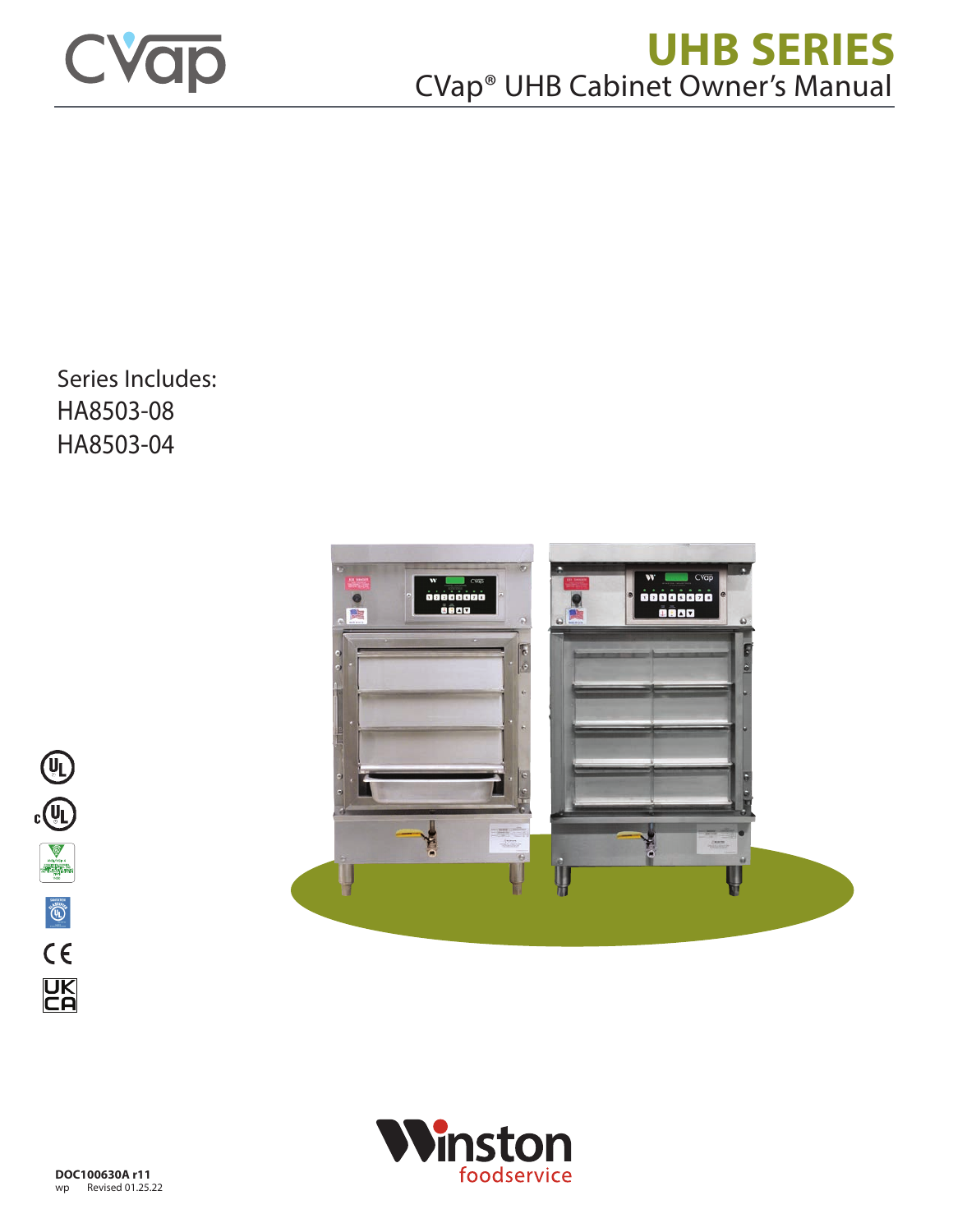### **WELCOME**

If you have questions about your CVap equipment, please contact your corporate office, local distributor, or Winston's Customer Care Center, using the contact info below:

### **CONTACT INFORMATION:**

[www.winstonfoodservice.com](https://www.winstonfoodservice.com/support/technical-support/) E-mail: [customercare@winstonind.com](mailto:customercare%40winstonind.com?subject=Message%20from%20UHB%20Owner%27s%20Manual) Phone: 1.800.234.5286 | 1.502.495.5400 Fax: 1.502.495.5458 Mail: 2345 Carton Drive | Louisville, KY 40299 USA

### **CONTENTS**

| Important Safety Information               | $2-3$   |
|--------------------------------------------|---------|
| <b>General Installation</b>                | $3 - 4$ |
| How Your CVap Works                        | 5       |
| Daily Cleaning Procedure                   | $6 - 7$ |
| Programming                                | 8       |
| <b>Warranty &amp; Terms and Conditions</b> | g       |

### **WARNINGS AND INSTALLATION INSTRUCTIONS**

**As is the case with most cooking equipment, your CVap UHB cabinet should be used with caution. Please**  read the following warnings to avoid potential injuries.

# **! DANGER: Electrical Hazard**

Can cause serious injury or death >> Do not attempt to service this equipment unless you are a licensed electrician or trained servicer.

\_\_\_\_\_\_\_\_\_\_\_\_\_\_\_\_\_\_\_\_\_\_\_\_\_\_\_\_\_\_\_\_\_\_\_\_\_\_\_\_\_\_\_

Because this equipment utilizes high voltage, it should only be installed and serviced by a licensed electrician or trained servicer. Attempting to install or service the equipment yourself could result in serious, potentially fatal injuries.

If an electrical shock is felt when touching equipment, shut off power immediately (pull cord or turn off circuit breaker) and call a trained servicer for repair. Failure to do so could result in serious, potentially fatal injuries.

Always turn power switch off any time equipment is not in use.



Can cause serious injury >> Avoid heated vapor when opening or closing cabinet door. \_\_\_\_\_\_\_\_\_\_\_\_\_\_\_\_\_\_\_\_\_\_\_\_\_\_\_\_\_\_\_\_\_\_\_\_\_\_\_\_\_\_\_

This equipment utilizes heated water vapor, which transfers heat much more quickly and efficiently than dry air of the same temperature. Use caution when opening doors or reaching into the equipment, as heated vapor can quickly cause burns.

## \_\_\_\_\_\_\_\_\_\_\_\_\_\_\_\_\_\_\_\_\_\_\_\_\_\_\_\_\_\_\_\_\_\_\_\_\_\_\_\_\_\_\_ **! WARNING: Contamination**

### **Hazard**

Can cause serious illness or damage to equipment >> Clean equipment daily to avoid potential contamination hazard. \_\_\_\_\_\_\_\_\_\_\_\_\_\_\_\_\_\_\_\_\_\_\_\_\_\_\_\_\_\_\_\_\_\_\_\_\_\_\_\_\_\_\_

Clean equipment daily to prevent buildup of food residue or chlorides, which can also damage stainless steel and contaminate food. Failure to follow proper cleaning procedures can void your warranty.

Prior to using equipment for the first time, perform the daily cleaning procedure listed on pages 6-7. \_\_\_\_\_\_\_\_\_\_\_\_\_\_\_\_\_\_\_\_\_\_\_\_\_\_\_\_\_\_\_\_\_\_\_\_\_\_\_\_\_\_\_

## **! CAUTION: Electrical Hazard**

Can cause injury >> Do not connect equipment to an external switching device.

\_\_\_\_\_\_\_\_\_\_\_\_\_\_\_\_\_\_\_\_\_\_\_\_\_\_\_\_\_\_\_\_\_\_\_\_\_\_\_\_\_\_\_

In order to avoid a hazard due to inadvertent resetting of the thermal cutout, this equipment must not be supplied through an external switching device, such as a timer, or connected to a circuit that is regularly switched on and off by the utility. \_\_\_\_\_\_\_\_\_\_\_\_\_\_\_\_\_\_\_\_\_\_\_\_\_\_\_\_\_\_\_\_\_\_\_\_\_\_\_\_\_\_\_

# **! CAUTION: Burn Hazard**

Can cause injury >> Allow 30 minutes for equipment to cool before attempting to clean. \_\_\_\_\_\_\_\_\_\_\_\_\_\_\_\_\_\_\_\_\_\_\_\_\_\_\_\_\_\_\_\_\_\_\_\_\_\_\_\_\_\_\_

Always allow equipment to cool before cleaning to avoid potential burns.

Copyright© 2022 Winston Foodservice. All rights reserved. CVap is a registered trademark of Winston Industries LLC. The CVap logo is a trademark of Winston Industries LLC. All other company and product names may be tradema companies.

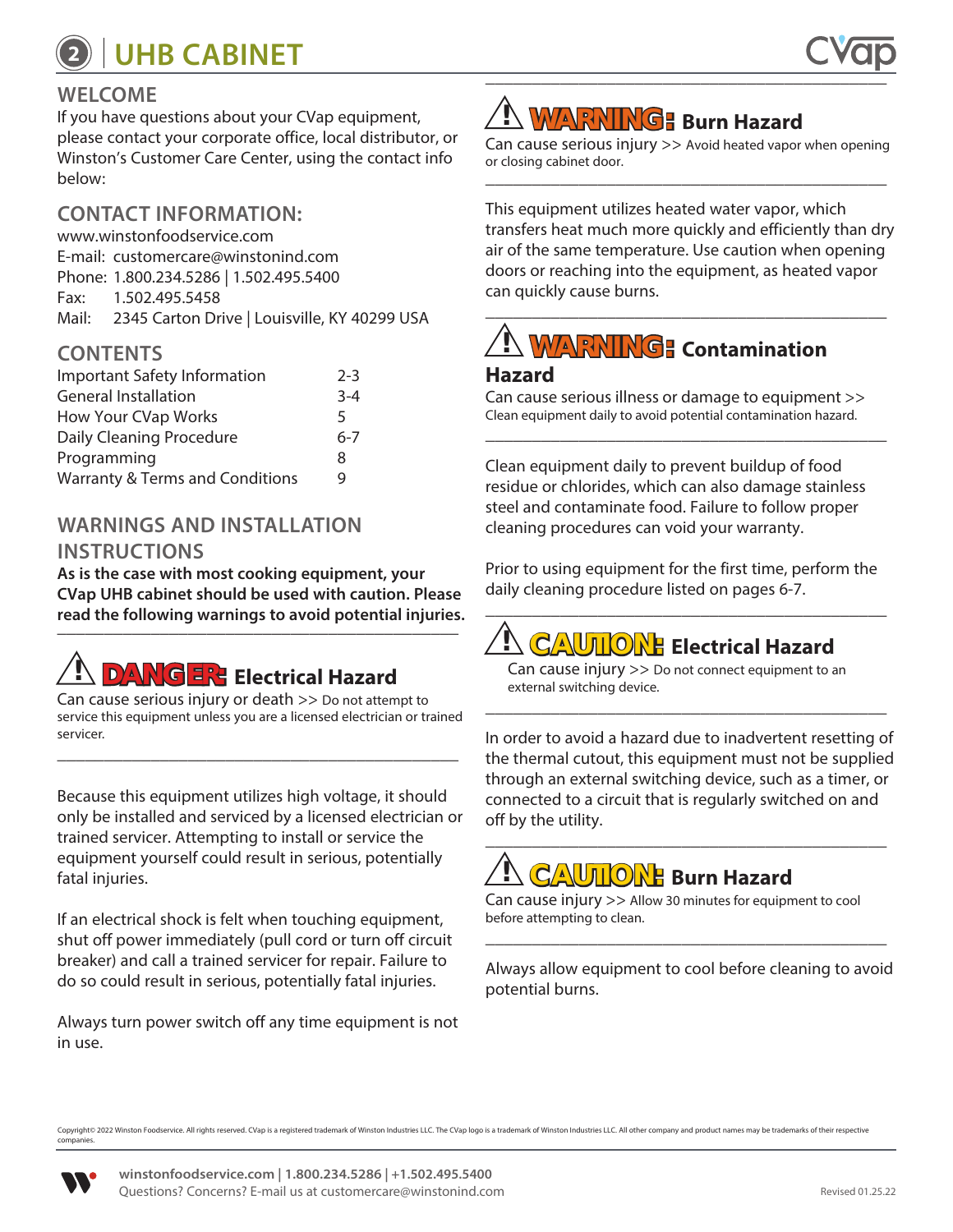## **! WARNING: Safety Hazard,**

**Intended Use:** Can cause serious injury or damage to equipment >>Supervise untrained, young, or handicapped persons.

\_\_\_\_\_\_\_\_\_\_\_\_\_\_\_\_\_\_\_\_\_\_\_\_\_\_\_\_\_\_\_\_\_\_\_\_\_\_\_\_\_\_\_\_\_\_\_

- 1. This equipment is not intended for use by persons (including children) with reduced physical, sensory, or mental capabilities, or lack of experience and knowledge, unless they have been given supervision or instruction concerning use of the equipment by a person responsible for their safety.
- 2. Children should be supervised to ensure that they do not play with the equipment.
- $\overline{\phantom{a}}$ 3. This equipment is intended to be used for commercial applications, such as in restaurants and institutions, and in commercial operations, such as bakeries, but not for continuous mass production of food.

### **! CAUTION: High Temperature & Grease Hazard**

Can cause damage to equipment >> Avoid placing equipment near high heat or in grease-laden atmosphere. \_\_\_\_\_\_\_\_\_\_\_\_\_\_\_\_\_\_\_\_\_\_\_\_\_\_\_\_\_\_\_\_\_\_\_\_\_\_\_\_\_\_\_

Do not place equipment in areas where air temperature exceeds 100˚F (38˚C). A heat shield may be required to prevent heat exposure and grease-laden vapors from affecting the equipment if near heat, vapor, or grease generating devices (such as grills, steamers, ovens, etc.). Excess heat and grease inside the equipment cavities may cause electrical components to fail.

## **WATER FILL PROCEDURE**

### **Water Supply**

In order to operate properly, the evaporator in this cabinet must be filled with clean, potable water. As water evaporates, any minerals in the water will deposit on the surface of the evaporator. These mineral deposits will inhibit the transfer of heat. Deposits can also degrade and damage stainless steel. The best way to avoid mineral deposits is to clean the equipment daily. It is also advisable to contact your water utility for advice on minimizing deposit buildup.

For locations with hard water, add one tablespoon (15ml) of white vinegar or lemon juice to water to help minimize scale buildup. Please consider contacting your local water authority to obtain advice on possible water treatment to protect the equipment. Some water supplies are high enough in chemical content to be capable of damaging stainless steel (if used untreated). The evaporation process can concentrate the chemicals in the water to a level which could cause a damaging reaction with the stainless steel.

### **INSTALLING AUTO WATER FILL**

Insert tubing and push fully into the connector (reference drawing below). Once seated, try to pull the tubing out of the connector so that the capture ring comes out (about 1/16" (1.6mm)) and the tubing cannot be removed.

**Prior to connecting a newly installed water line to the auto water fill connection, it is extremely important to flush the water line of any debris. Debris in the water line will cause damage to the water solenoid and would not be covered under warranty.**



**The maximum incoming water temperature may not exceed 140˚F (60˚C) and the incoming water pressure must be between 20 and 150 psi (1.4 Kgf/cm2 to 10.5 Kgf/cm2 (kilogram-force per sq. centimeter)).** \_\_\_\_\_\_\_\_\_\_\_\_\_\_\_\_\_\_\_\_\_\_\_\_\_\_\_\_\_\_\_\_\_\_\_\_\_\_\_\_\_\_\_

# **! CAUTION: High Temperature**

**Hazard** Can cause damage to equipment >> Fill evaporator with water prior to turning power on, and do not allow evaporator to run dry.

\_\_\_\_\_\_\_\_\_\_\_\_\_\_\_\_\_\_\_\_\_\_\_\_\_\_\_\_\_\_\_\_\_\_\_\_\_\_\_\_\_\_\_

### **CAUTION: Equipment with auto water fill systems MUST NOT BE ALLOWED TO RUN DRY. Heat damage to the water valve may result.**

It is the responsibility of the owner and installer to make sure that installation complies with all applicable local and state plumbing codes.

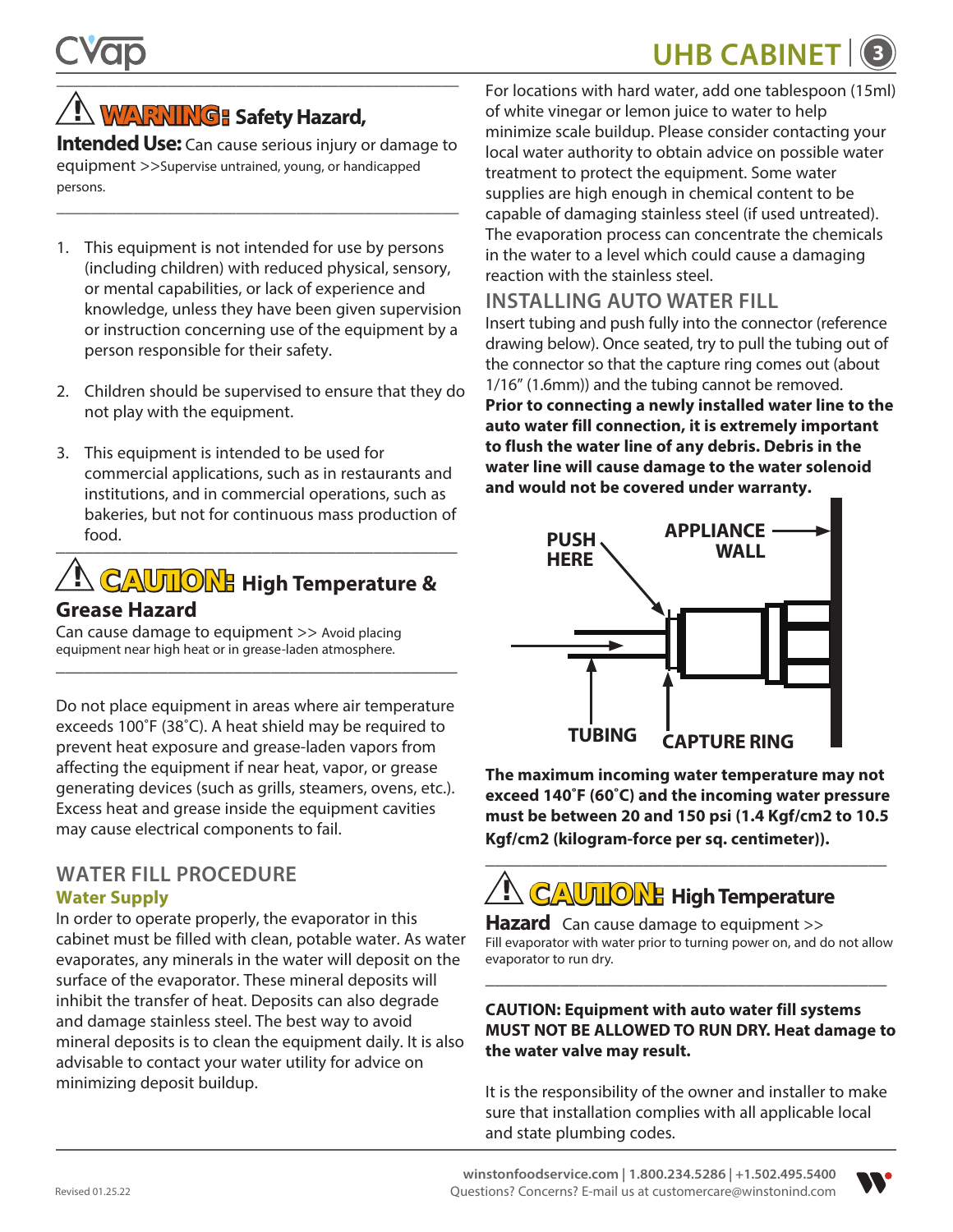### **ELECTRICAL**

The equipment is shipped from the factory with a 84" (2134mm) (minimum) power cord and plug. It may be necessary to hire a licensed electrician to install the correct outlet or wiring. Winston does not recommend wiring the unit direct.

### **VENTILATION REQUIREMENTS**

**Ventilation clearances** - To operate properly, the equipment will need sufficient space for air circulation. Allow at least 2" (51mm) clearance on all sides of the cabinet, particularly around ventilation holes. Care should be taken to prevent placing the cabinet close to anything combustible. It must be installed with its supplied legs or feet. UHB cabinets may be stacked upon each other using only a Winston supplied stacking kit and following the instructions enclosed with the kit. Your warranty may be void if you do not adhere to these ventilation requirements.



- 1. **NEMA 5-15P Plug and power cord** (not visible in photo) Located on back side, lower right-hand corner, provides electricity to appliance.
- 2. **Power Switch** allows operator to turn electrical power on and off.
- 3. **Drawer Handles** accommodate 4" deep shotgun pans.

### \_\_\_\_\_\_\_\_\_\_\_\_\_\_\_\_\_\_\_\_\_\_\_\_\_\_\_\_\_\_\_\_\_\_\_\_\_\_\_\_\_\_\_ **! CAUTION: High Temperature &**

**Grease Hazard** Can cause damage to equipment >> Avoid placing equipment near high heat or in grease-laden atmosphere. \_\_\_\_\_\_\_\_\_\_\_\_\_\_\_\_\_\_\_\_\_\_\_\_\_\_\_\_\_\_\_\_\_\_\_\_\_\_\_\_\_\_\_

Do not place equipment in an area where air temperatures around the equipment exceed 100°F (38**˚**C). A heat shield may be required to prevent excessive heat exposure and grease laden vapors from affecting the equipment if adjacent to heat, vapor, or grease generating devices (such as grills, steamers, ovens, etc.). Excess heat and grease inside the equipment cavities may cause electrical components to fail.

**Vent hood** - Generally this equipment does not need to be installed under a mechanical ventilation system (vent hood). Check local health and fire codes for specific requirements.

- **COMPONENT IDENTIFICATION** 4. **Food chamber**  (not visible in photo)holding cavity where the dual heat system combines to create the perfect holding environment.
	- 5. **Air Heaters** (not visible) Located inside the food chamber, supply heat for precise food texture control.
	- 6. **Evaporator and Heaters** (not visible in photo) supply vapor atmosphere to the food chamber by heating water within the evaporator.
	- 7. **Drain Cap** allows for draining water from evaporator.
	- 8. **Control panel** contains power switch and control escutcheon. Allows operator to program food temperature and food texture. Escutcheon is removable for servicing or replacing microprocessor.
	- 9. **Name Plate** identifies model and serial numbers (important for servicing and ordering parts), voltage, power, and electrical information. **Electrical Requirements Label** identifies that appliance is for use with an individual branch circuit only.
	- 10. **Bottom Cover** (not visible in photo) located underneath, allows service access.

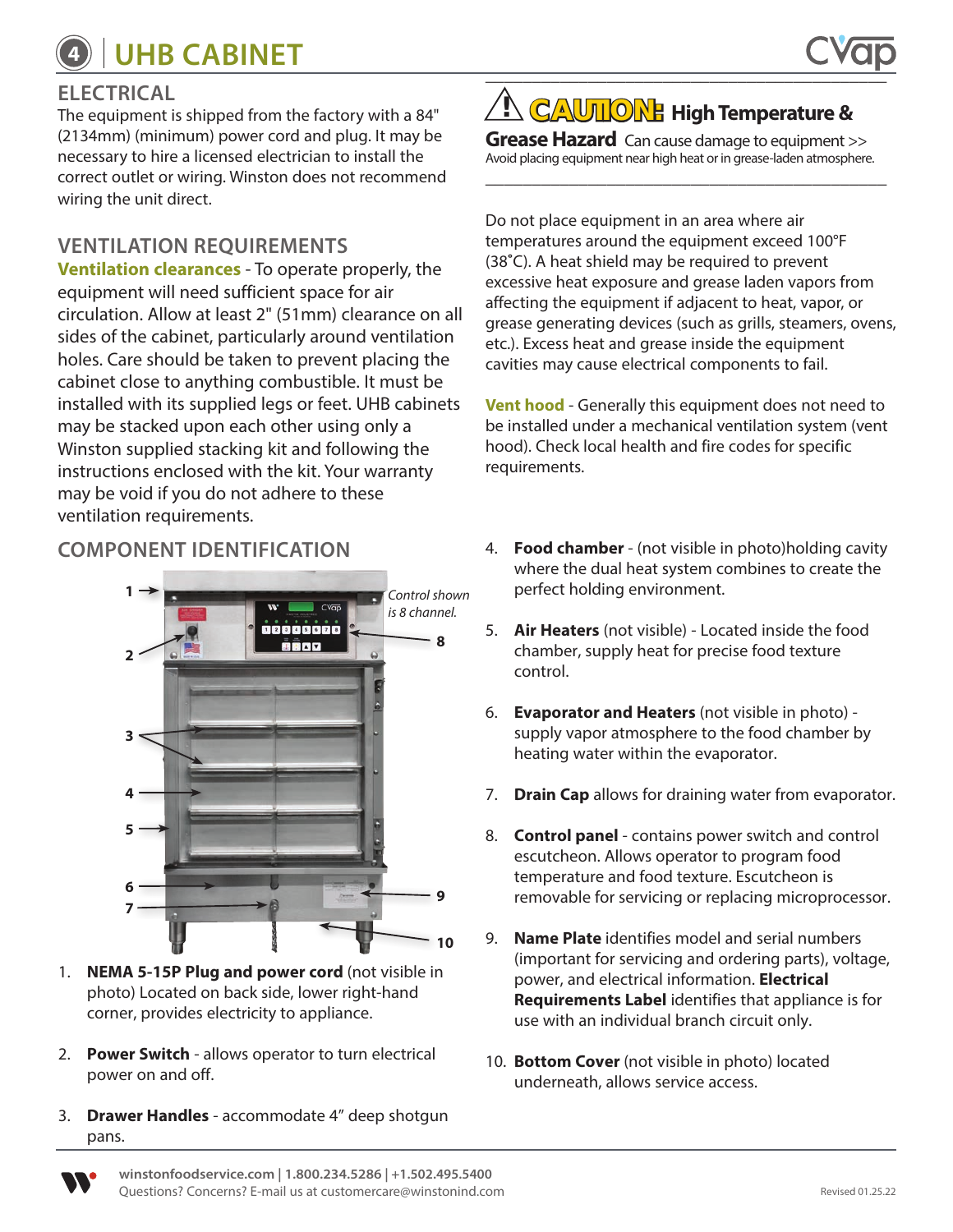



### **CONTROLS – 8-CHANNEL**



| Food Temperature | <b>Food Texture</b>           | Air Temperature                   |
|------------------|-------------------------------|-----------------------------------|
| Off              | 90-160F                       | 90-160F                           |
| 90-200F          | Dependent on food Temperature | Max Combined will not exceed 250F |

### **HOW YOUR CVAP WORKS**

| <b>ON/OFF SWITCH</b>                                      | Energizes control and evaporator and air heat systems. Fill with<br>potable water prior to turning on.                                                                                                                                                                                                                       |
|-----------------------------------------------------------|------------------------------------------------------------------------------------------------------------------------------------------------------------------------------------------------------------------------------------------------------------------------------------------------------------------------------|
| <b>FOOD TEMP</b>                                          | Adjust Food Temp keys to increase/decrease temperature in 2°<br>increments.                                                                                                                                                                                                                                                  |
| <b>FOOD TEXTURE</b>                                       | Adjust Food Texture keys to increase/decrease the differential<br>(temperature increase above food temp setting) in 2° increments.                                                                                                                                                                                           |
| CONVERT °F to °C or °C to °F                              | Unmarked key - directly below Channel 1 button. While in the<br>programming mode, press unmarked key to switch between<br>Fahrenheit and Celsius.                                                                                                                                                                            |
| <b>CLEAN DAILY</b>                                        | Stainless steel can corrode if residue is allowed to stand. Clean daily.<br>Remove loose parts and wash in sink. Rinse well. Do not use<br>chlorine.                                                                                                                                                                         |
| <b>CABINET RESET BUTTON</b><br>(INTERNATIONAL UNITS ONLY) | (Located on the back of the unit near the top) Resets the thermostat<br>in the event that the High Limit Thermostat trips. To reset, allow<br>the cabinet unit to cool to below 250°F (121°C). Press the High Limit<br>Reset button. If the High Limit Thermostat trips frequently, call a<br>service technician for repair. |
| <b>TECHNICAL SERVICE AND</b><br><b>TROUBLESHOOTING</b>    | If you have questions about your CVap equipment, please contact<br>your corporate office, local distributor, or Winston's Customer Care<br>Center.<br>winstonfoodservice.com<br>e-mail: customercare@winstonind.com<br>telephone: 1.800.234.5286   +1.502.495.5400<br>(8:00 a.m. - 5:00 p.m. ET, Monday through Friday)      |

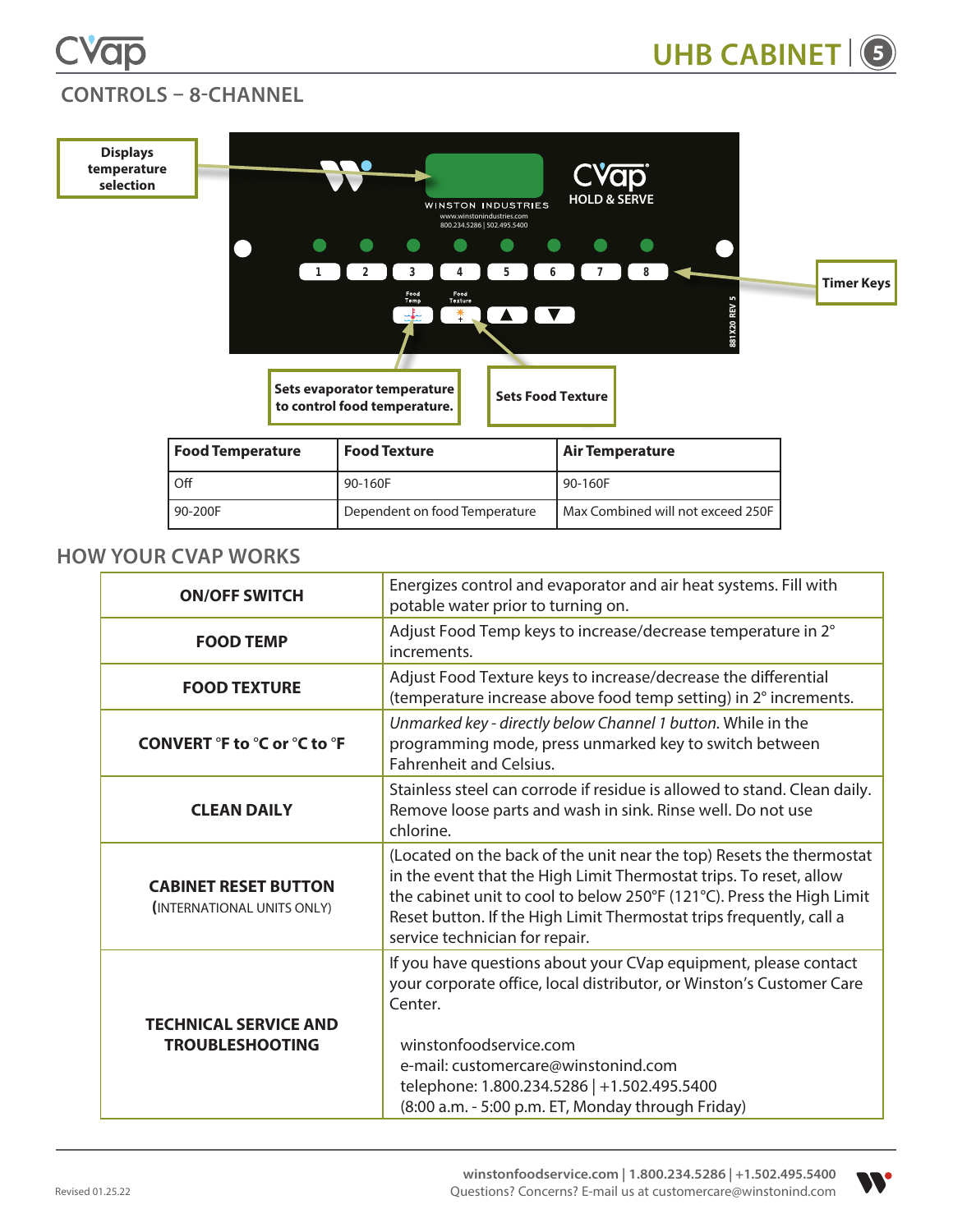

### **DAILY CLEANING**

Required Cleaning Accessories and Supplies

- Pan for draining evaporator (unless utilizing floor drain)
- Food grade germicidal detergent
- Descaling agent

# **! DANGER: Electrical Hazard**

Can cause serious injury or death >> If an electrical shock is felt during operation or cleaning, unplug equipment and have it serviced by a licensed electrician or trained servicer before placing back into service.

### **! WARNING: Contamination Hazard**

Can cause serious illness or damage to equipment >> Clean equipment daily to avoid potential contamination hazard.

**Ensure safe operation by cleaning equipment daily. Failure to do so can allow harmful deposits to develop, increasing the potential for food contamination, and endangering your customers.**

## **! CAUTION: Corrosion Hazard**

Can cause damage to equipment >> Clean equipment daily to avoid potential corrosion damage.

Clean evaporator daily to prevent chlorides (salts) from accumulating. Chlorides can cause the evaporator tank to corrode, to the extent that leaks can occur. Leaks caused by corrosion, which is caused by a failure to clean daily, are not covered under the manufacturer's warranty.

# **! WARNING: Contamination**

### **Hazard**

Can cause serious illness >> Clean equipment prior to first use to remove traces of industrial chemicals and oils.

Prior to using equipment for the first time, perform the daily cleaning procedure listed in right column.

### **DAILY CLEANING DAILY CLEANING PROCEDURE**

# **! CAUTION: Burn Hazard**

Can cause injury >> Allow 30 minutes for equipment to cool before attempting to clean.

Before each cleaning procedure, disconnect equipment from its electrical power source and allow to cool for at least one half hour.

- 1. Place empty pan under drain valve (or cap), turn drain valve (or remove cap) and allow evaporator to drain.
- 2. Remove all flues (located on inside walls), adjustable rails, trays, pans and racks and wash using a foodgrade germicidal agent. Rinse and allow to dry.
- 3. Apply food grade germicidal detergent to food chamber and evaporator.

NOTE: To ensure that the door(s) opens and closes easily, check the hinges (both on the door and on the front of the equipment cavity) to make sure they are fastened tightly, in good operating condition, and not excessively worn.

- 4. Wipe inside surfaces to remove all food deposits.
- 5. Inspect for scale build-up on the tank surface, water level sensor, fill tube and probe (see photo below). If present, apply descaling agent. Read ALL warnings and follow directions listed on descaling agent package.



6. Wipe down all outside surfaces with mild detergent, in particular where the door seals. Also clean the gasket. This procedure will prolong gasket life.

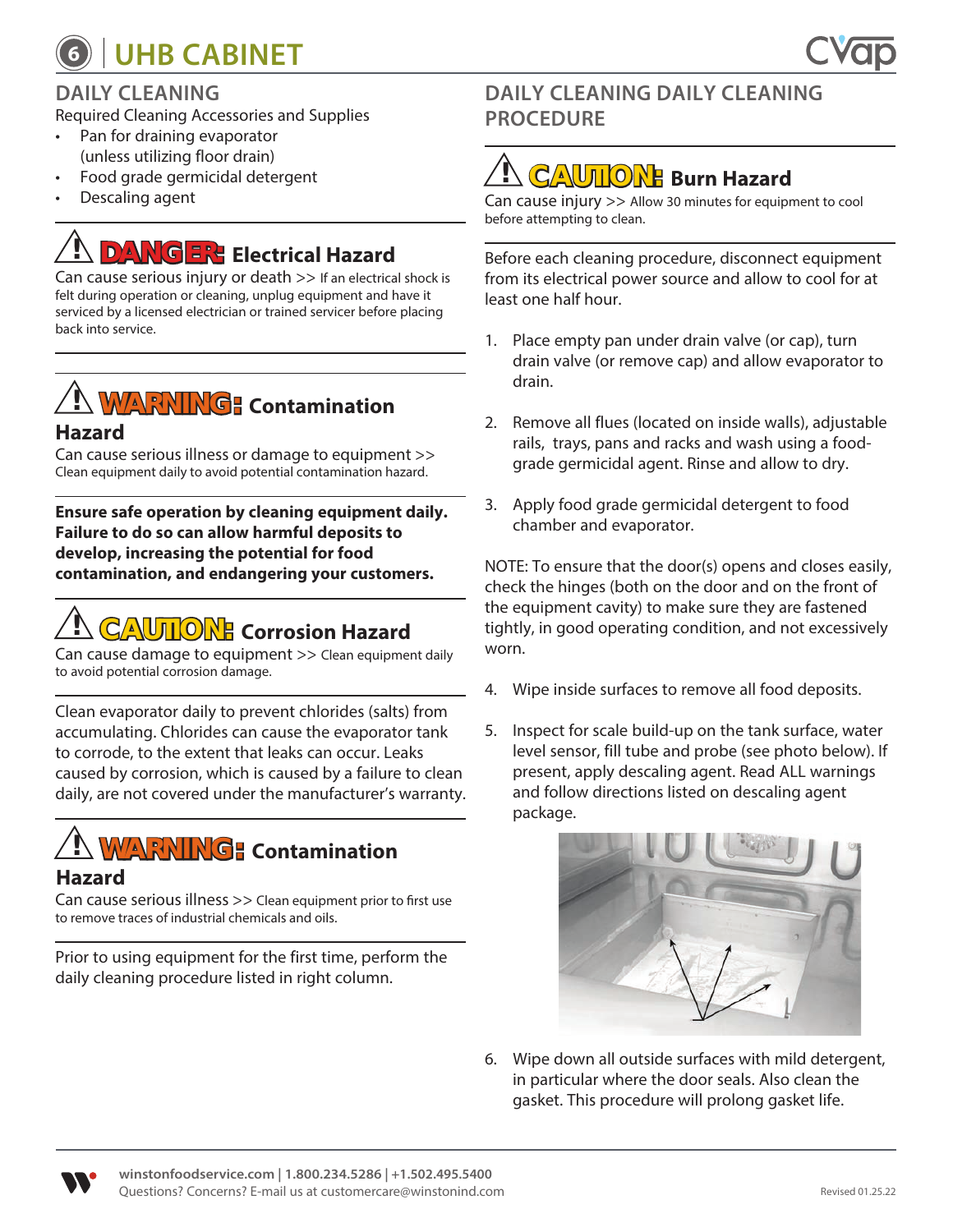## **! CAUTION: Leaking Hazard**

Can cause damage to equipment >> Use care when cleaning plastic tube. Damage to tube can cause leaking inside the equipment.

7. Inspect heating elements (if exposed). The elements are stainless steel. If cleaning is needed, scrub with Teflon™ or nylon bristle brush to remove heavy food particles. Further cleaning may be done with a plastic scouring pad and alkaline based cleansers. DO NOT use wire brushes, scrapers, steel wool pads or chloride-based cleansers. Follow cleanser manufacturer's instructions for use on stainless steel. Rinse well with clean water and wipe immediately.

# **! WARNING: Electrical Hazard**

Can cause serious personal injury or damage to equipment >> Avoid spraying equipment exterior or controls with water jet.

\_\_\_\_\_\_\_\_\_\_\_\_\_\_\_\_\_\_\_\_\_\_\_\_\_\_\_\_\_\_\_\_\_\_\_\_\_\_\_\_\_\_\_

- 8. Rinse all inside surfaces, including evaporator, and dry with clean towel. **Do not spray outside of equipment or controls with water.**
- 9. Replace flues and rail supports.
- 10. Close drain valve, or verify O-ring is on drain pipe, replace drain cap, and refill evaporator.
- 11. Reconnect equipment to electrical power and make ready for use.

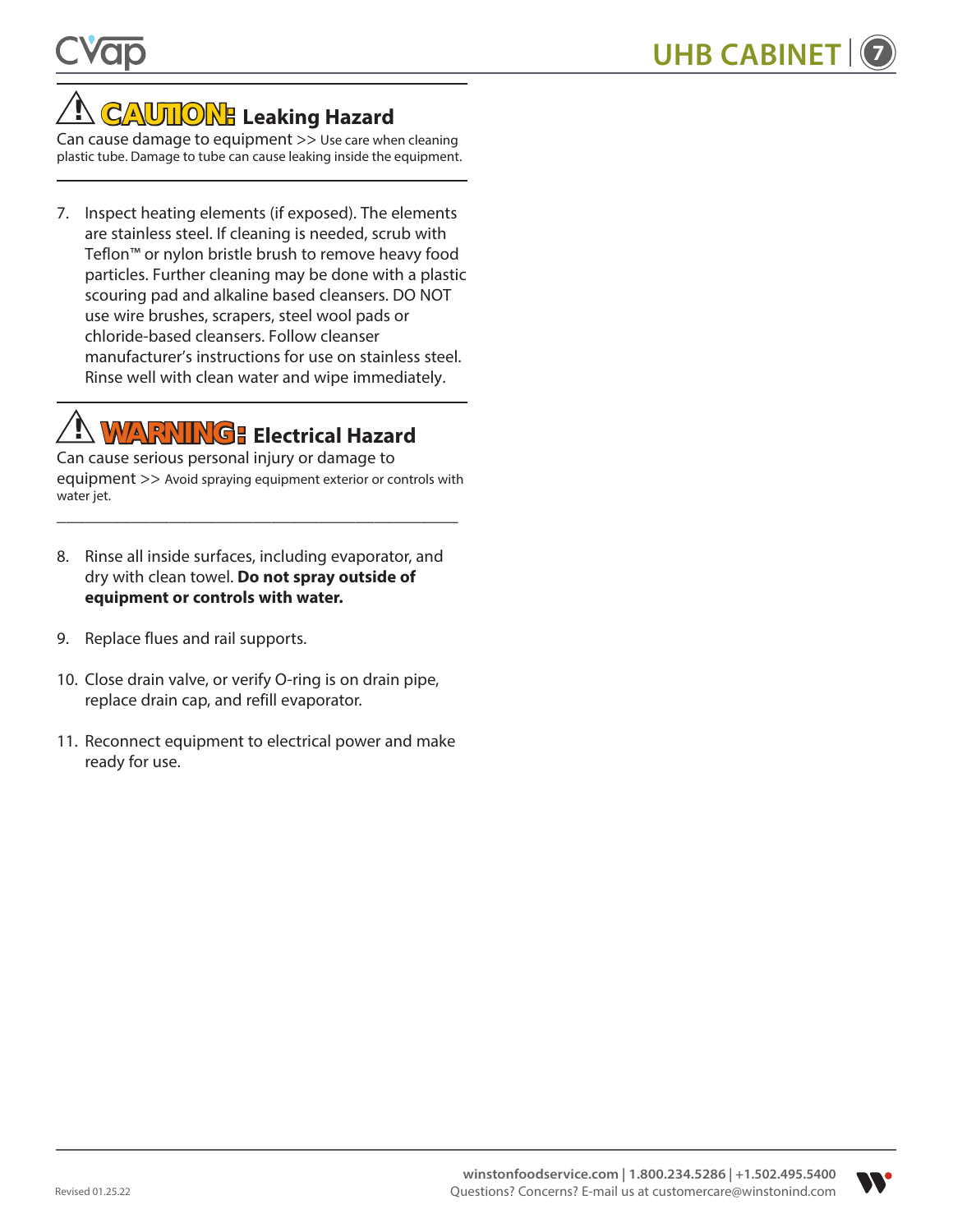

Prior to using equipment for the first time, please perform the daily cleaning procedure listed on pages 6-7. Please make certain evaporator has an adequate supply of water prior to turning on power switch. Water level should be approximately 1" (2.5 cm) from overflow.

*Please note that your HA8503-08 cabinet is set to 158 + 0 and there are 8 timer channels that are pre-set for your operation. You can, however, program timer channels and temperature or texture using the following instructions:*

- 1. To enter programming mode, press the **1 Key** and toggle the **Power Switch** on simultaneously. Immediately release the **1 Key** when the machine beeps.
- 2. To adjust the timer value for a particular **Timer Channel**, select the desired **Timer Channel Key** and change the setting using the **Up** and **Down Arrow Keys**.
- 3. Set appropriate food temperature using the **FOOD TEMP** keys (set in accordance with local health codes). Set desired texture (from moist to crisp) using the **FOOD TEXTURE** keys.
- 4. To exit programming mode, long press the **1 Key**.

5. Fill evaporator to within 1" (25mm) of overflow with water.

**NOTE:** For locations with hard water, add one tablespoon (15ml) of white vinegar or lemon juice to water to help minimize scale buildup. Please consider contacting your local water authority to obtain advice on possible water treatment to protect the appliance. Some water supplies are high enough in chemical content to be capable of damaging stainless steel (if used untreated). The evaporation process can concentrate the chemicals in the water to a level which could cause a damaging reaction with the stainless steel.

- 6. Toggle **Power Switch** on. Allow 30 minutes for warm-up.
- 7. Insert food.
- 8. Re-enter programming mode (Step 1) to adjust **FOOD TEMP** or **FOOD TEXTURE** keys as needed to achieve desired food quality.

**KEEP BIN(S) CLOSED WHEN NOT IN USE**. If food temperature becomes too low during serving period, increase **FOOD TEMP** setting by 10 to 20°F (11 to 17**˚**C) to maintain desired food temperature.